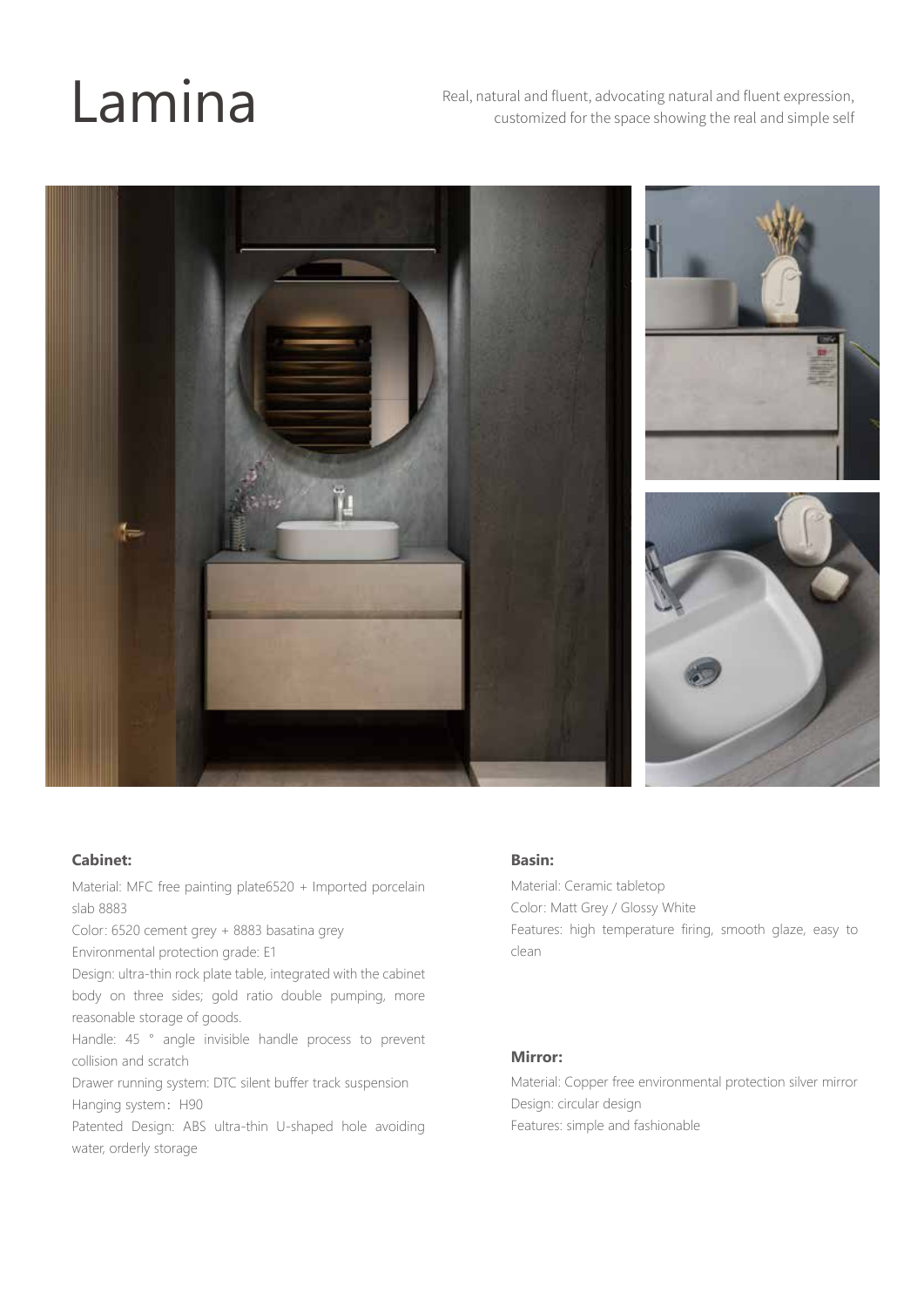



## Lamina -800 K044-800

#### Cabinet :

(C044CW-0800KMD6520) 794\*520\*500 mm(W\*D\*H) GW :30kg NW:27kg CBM:0.03m³

#### Countertop:

(U044Y-08008883-6) 800\*525\*6mm(W\*D\*H) GW :6kg NW:6kg CBM:0.02m³

#### Basin :

(B1702GG-04545) 450\*450\*110 mm(W\*D\*H) GW :6kg NW:5kg CBM:0.03m³

#### Mirror :

(M407-800) φ800\*15 mm(W\*D\*H) GW:10.16kg NW:7.55kg CBM:0.085m<sup>3</sup>

# 154800 41  $^{\prime\prime}$



### Lamina -900 K044-900

Cabinet :

(C044CW-0900KMD6520) 894\*520\*500 mm(W\*D\*H) GW :31kg NW:28kg CBM:0.02m³

#### Countertop:

(U044Y-09008883-6) 900\*525\*6mm(W\*D\*H) GW:7kg NW:6kg CBM:0.02m<sup>3</sup>

#### Basin :

(B1702GG-04545) 450\*450\*110 mm(W\*D\*H) GW:6kg NW:5kg CBM:0.03m<sup>3</sup>

#### Mirror :

(M407-800) φ800\*15 mm(W\*D\*H) GW:10.16kg NW:7.55kg CBM:0.085m<sup>3</sup>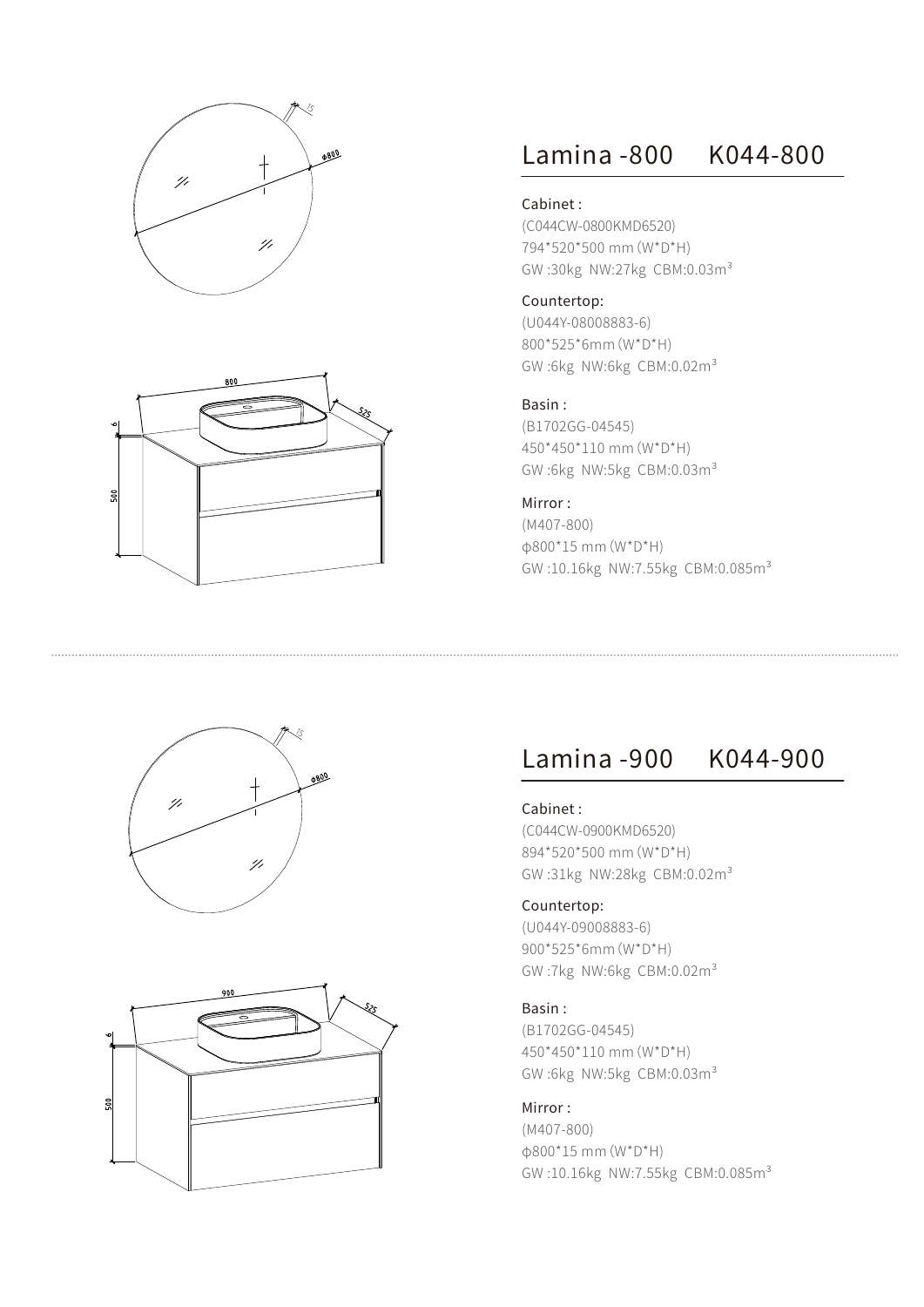



### Lamina-1000 K044-1000

#### Cabinet :

(C044CW-1000KMD6520) 994\*520\*500 mm(W\*D\*H) GW :38kg NW:34kg CBM:0.00m³

#### Countertop:

(U044Y-10008883-6) 1000\*525\*6mm(W\*D\*H) GW :7kg NW:6kg CBM:0.02m³

#### Basin :

(B1702GG-04545) 450\*450\*110 mm(W\*D\*H) GW :6kg NW:5kg CBM:0.03m³

### Mirror :

(M407-800) φ800\*15 mm(W\*D\*H) GW:10.16kg NW:7.55kg CBM:0.085m<sup>3</sup>





### Lamina-1200 K044-1200L

### Cabinet :

(C044CW-1200KMD6520L) 1194\*520\*500 mm(W\*D\*H) GW :44kg NW:40kg CBM:0.00m³

#### Countertop:

(U044Y-12008883L-6) 1200\*525\*6mm(W\*D\*H) GW:8kg NW:7kg CBM:0.02m<sup>3</sup>

#### Basin :

(B1702GG-04545) 450\*450\*110 mm(W\*D\*H) GW :6kg NW:5kg CBM:0.03m³

#### Mirror :

(M407-800) φ800\*15 mm(W\*D\*H) GW:10.16kg NW:7.55kg CBM:0.085m<sup>3</sup>